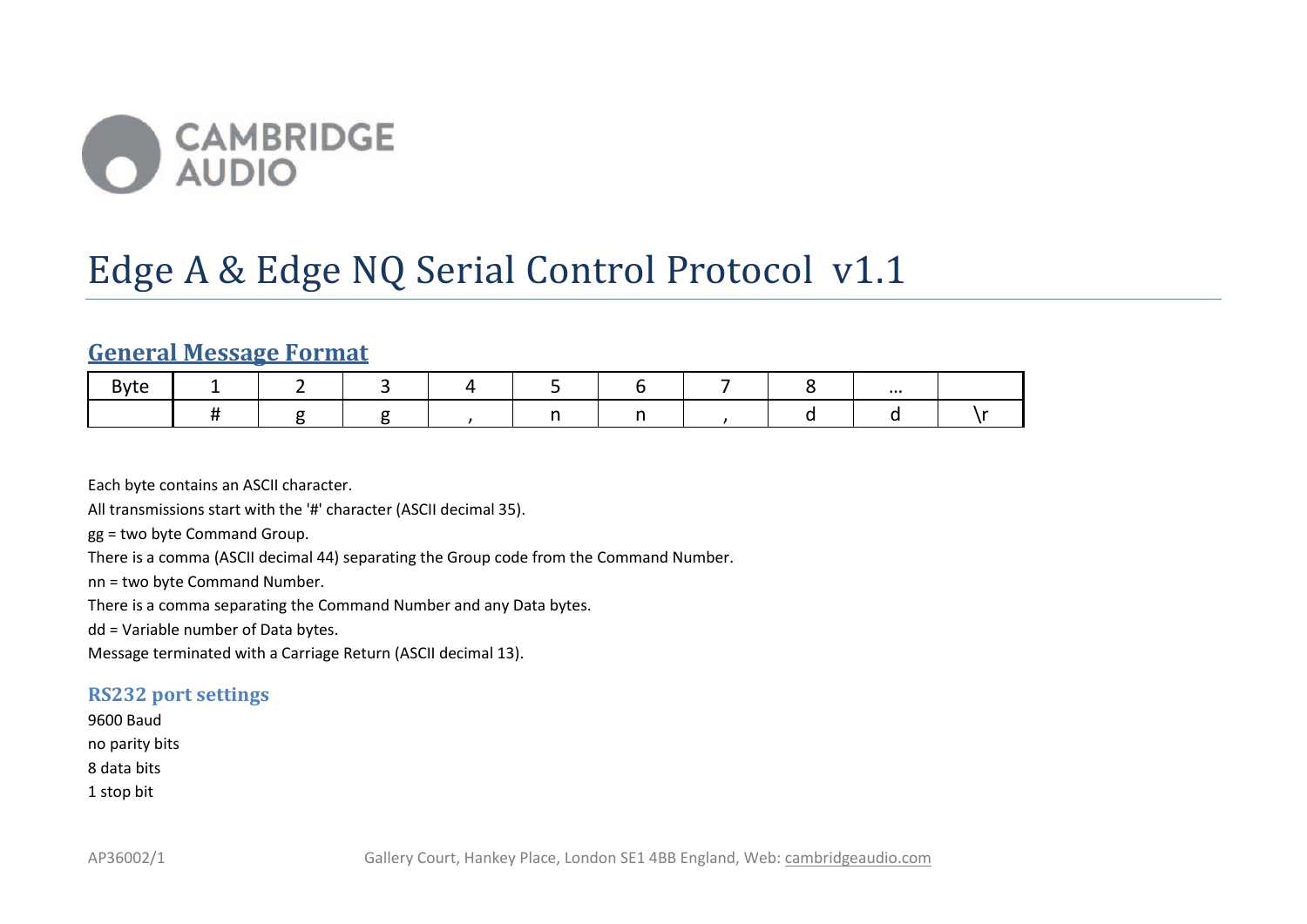## **Group Commands**

| Group                                        | <b>Description</b>                   |  |
|----------------------------------------------|--------------------------------------|--|
| 00                                           | <b>Error Messages</b>                |  |
| 01                                           | Amplifier Command                    |  |
| <b>Replies from Amplifier Commands</b><br>02 |                                      |  |
| 03                                           | Source Commands                      |  |
| 04                                           | <b>Replies from Source Commands</b>  |  |
| 05                                           | Media Commands                       |  |
| 06                                           | <b>Replies from Media Commands</b>   |  |
| 13                                           | <b>Version Commands</b>              |  |
| 14                                           | <b>Replies from Version Commands</b> |  |

Error Messages are only ever sent from the Edge unit.

- These are used to inform the user when the Edge unit does not understand the received message correctly, or the command is valid but cannot be executed at the current time.
- Each message that is sent to the Edge unit should receive a response back which is either a Reply message or an Error message.

Command Groups occur in pairs.

- The first Group, eg Group 01 "Amplifier Commands", is for messages that may be sent to the Edge unit from external control equipment.
- The second Group, eg Group 02 "Replies from Amplifier Commands", are responses from the Edge unit following a command being received.

Power/Mute/Volume/Source changes in the Edge unit.

- When the power state, mute state, volume level or source is changed in the Edge unit by any means, for example from an IR remote control button press, a Reply message will be sent indicating the new changed state without the external control equipment needing to poll the unit for the current state.
- Volume change messages are not sent for every volume step, only when the volume has stabilised at a new level.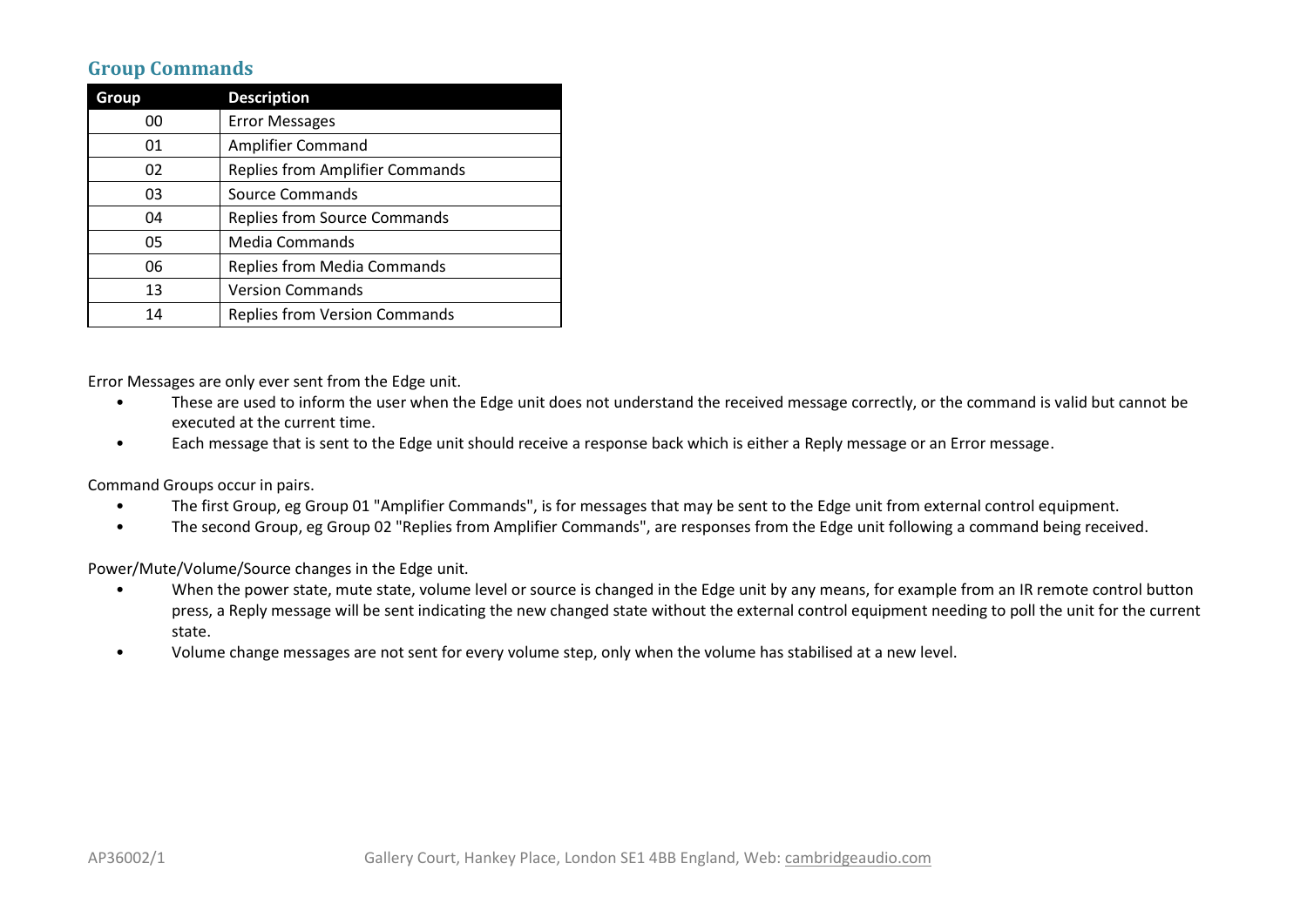## **Source Selection**

Where a source is specified, the code for the selected source is shown below

#### **Edge A**

| Code | <b>Source</b>         |
|------|-----------------------|
| 00   | Source A1             |
| 01   | Source A2             |
| 02   | Source A3             |
| 04   | Source D1             |
| 05   | Source D <sub>2</sub> |
| 06   | Source D3             |
| 08   | Source D4 (TV ARC)    |
| 14   | <b>Bluetooth</b>      |
| 16   | Source D5 (USB Audio) |

## **Edge NQ**

| Code | <b>Source</b>         |
|------|-----------------------|
| 00   | Source A1             |
| 01   | Source A2             |
| 02   | Source A3             |
| 04   | Source D1             |
| 05   | Source D <sub>2</sub> |
| 06   | Source D3             |
| 08   | Source D4 (TV ARC)    |
| 09   | Internet Radio        |
| 13   | Spotify               |
| 14   | Bluetooth             |
| 15   | AirPlay               |
| 16   | Source D5 (USB Audio) |
| 17   | Chromecast            |
| 18   | Music Library         |

# **Commands**

## **Error Messages**

| <b>Group</b> | Number Data |         | <b>Description</b>     | Example  |                                              |
|--------------|-------------|---------|------------------------|----------|----------------------------------------------|
| 00           | 01          | No Data | Command group unknown  | #00,01\r | The Command Group is invalid                 |
| 00           | 02          | No Data | Command number unknown | #00,02\r | The Command Number is invalid for this Group |
| 00           | 03          | No Data | Command data error     | #00,03\r | The data is not in the expected range        |
| 00           | 04          | No Data | Command not available  | #00,04\r | The command is valid, but can't be actioned  |

An Error message is only sent from the Edge unit if there is a problem with the received message or the message is valid but cannot be actioned, otherwise a normal Reply message will be sent.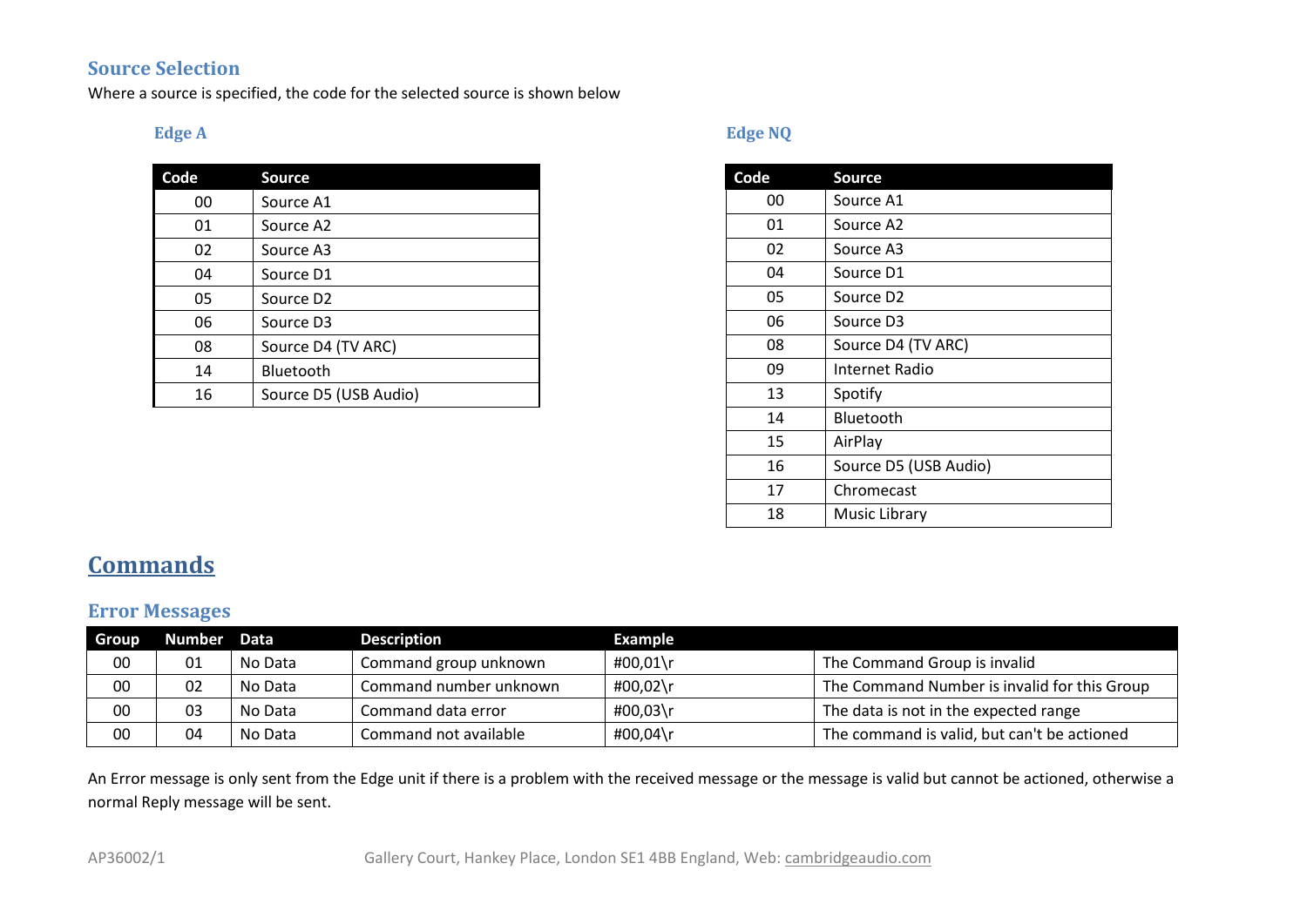## **Amplifier Commands**

| <b>Group</b> | Number Data |                             | <b>Description</b>        | <b>Example</b> |                       |
|--------------|-------------|-----------------------------|---------------------------|----------------|-----------------------|
| 01           | 01          | No Data                     | Get current power state   | #1,01\r        |                       |
| 01           | 02          | 0 - Standby<br>1 - On       | Set power state           | #1,02,0\r      | Put unit into standby |
| 01           | 03          | No Data                     | Get current mute state    | #1,03\r        |                       |
| 01           | 04          | $0 -$ Off<br>1 - On (Muted) | Set mute state            | #1,04,0\r      | Mute off              |
| 01           | 05          | No Data                     | Get current volume level  | #1,05\r        |                       |
| 01           | 08          | $-xx$ (dB)                  | Set absolute volume level | #1,08,-53\r    | Set volume to -53dB   |

## **Replies from Amplifier Commands**

| <b>Group</b> | Number Data |                             | <b>Description</b>   | <b>Example</b> |                                  |
|--------------|-------------|-----------------------------|----------------------|----------------|----------------------------------|
| 02           | 01          | 0 - Standby<br>1 - On       | Current power state  | #02,01,1\r     | Unit is currently powered on     |
| 02           | 03          | $0 -$ Off<br>1 - On (Muted) | Current mute state   | #02,03,0\r     | Mute is currently off            |
| 02           | 05          | -xx (dB)                    | Current volume level | #02,05,-15\r   | Volume is currently set to -15dB |

## **Source Commands**

| <b>Group</b> | Number Data |         | <b>Description</b>     | Example    |                  |
|--------------|-------------|---------|------------------------|------------|------------------|
| 03           | 01          | No Data | Get current source     | #3,01\r    |                  |
| 03           | 02          | No Data | Select next source     | #3,02\r    |                  |
| 03           | 03          | No Data | Select previous source | #3,03\r    |                  |
| 03           | 04          | Source  | Set source             | #3,04,02\r | Select Source A3 |

## **Replies from Source Commands**

| <b>Group</b> | Number | Data   | <b>Description</b> | Example    |                                                |
|--------------|--------|--------|--------------------|------------|------------------------------------------------|
| 04.          | 01     | Source | Current source     | #04,01,02\ | source :<br><b>Current source is</b><br>rce A3 |